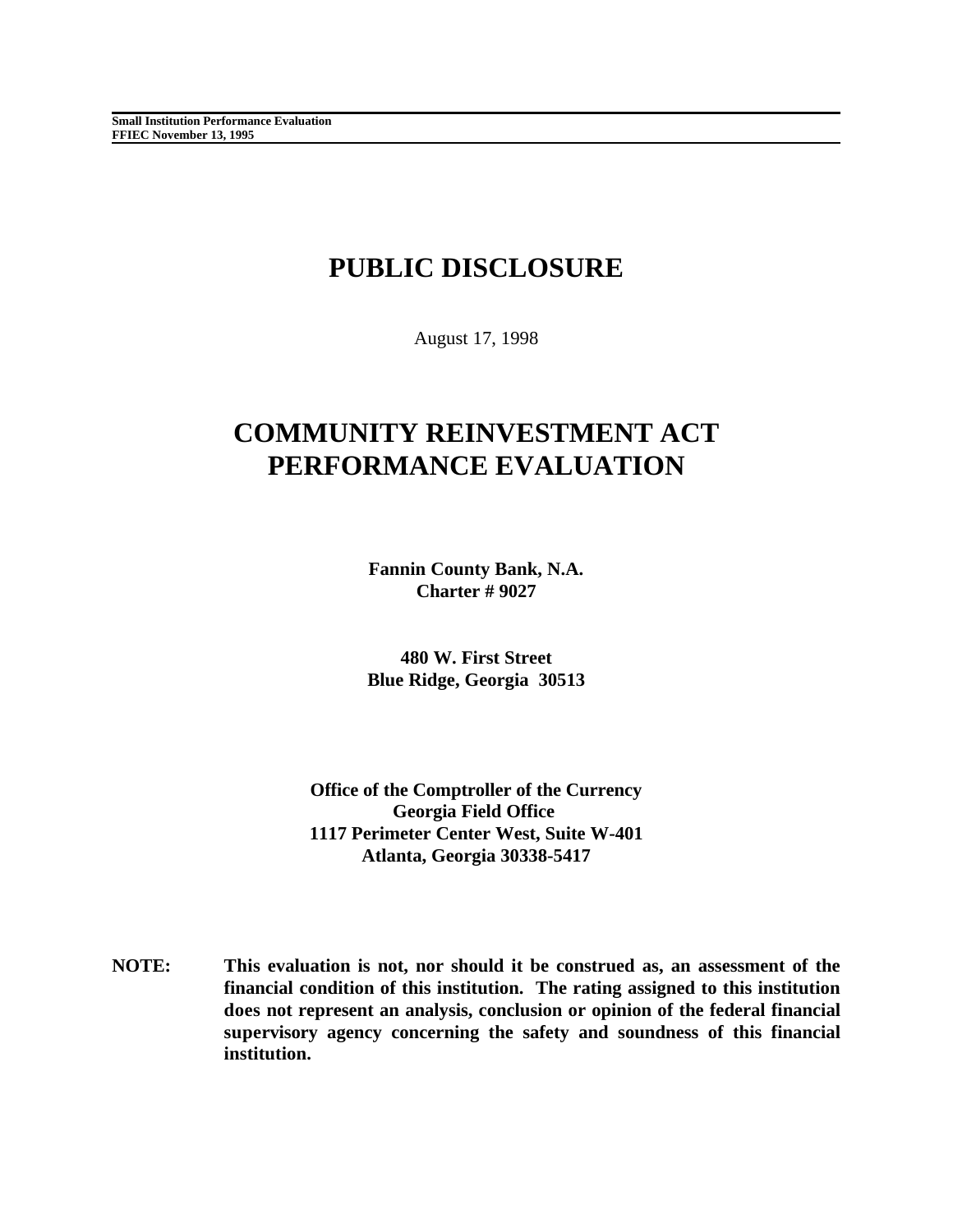## TABLE OF CONTENTS

# CONCLUSIONS WITH RESPECT TO PERFORMANCE CRITERIA

| Lending to Borrowers of Different Incomes and to Businesses of Different Sizes  7 |  |
|-----------------------------------------------------------------------------------|--|
|                                                                                   |  |
|                                                                                   |  |
|                                                                                   |  |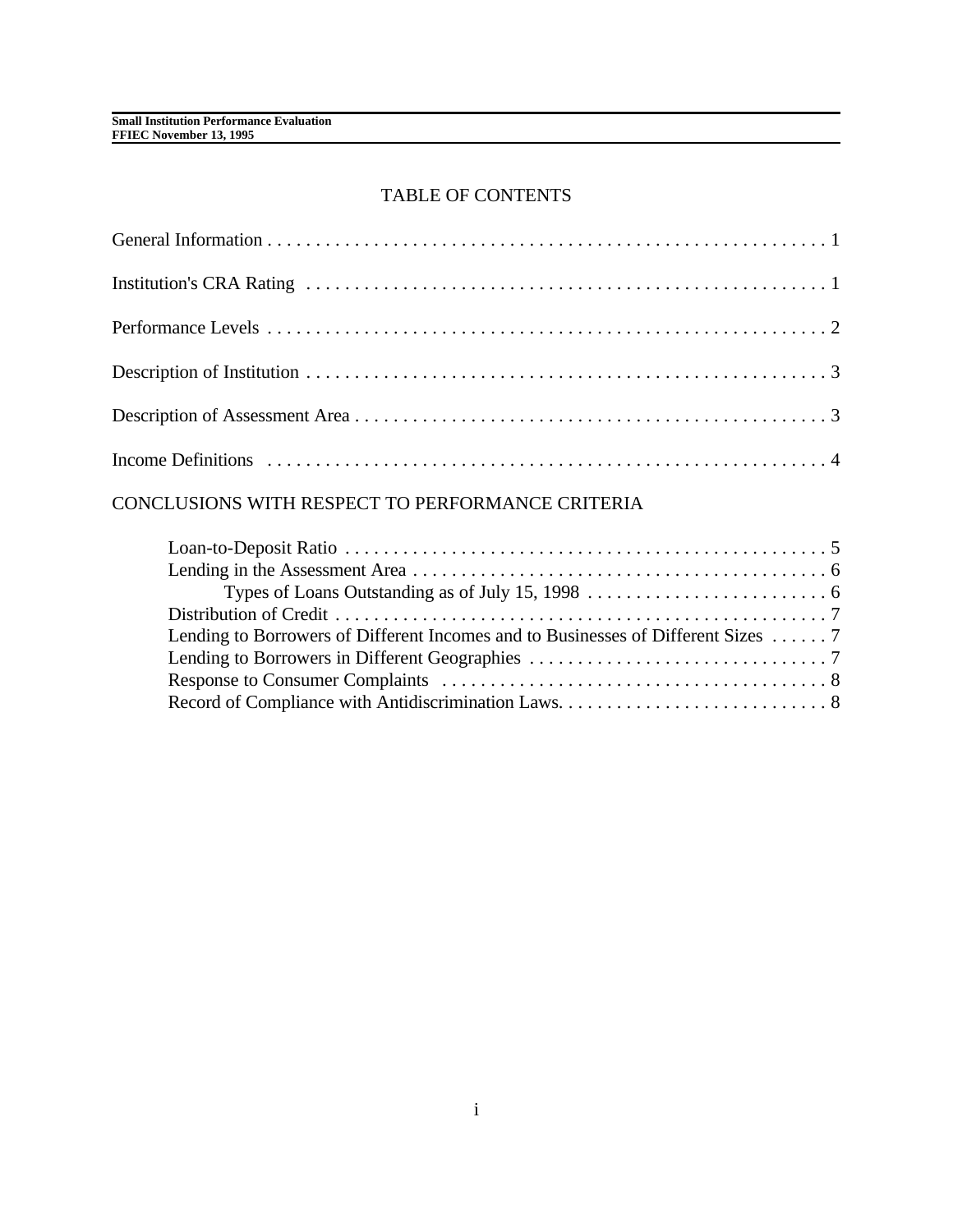## **GENERAL INFORMATION**

*The Community Reinvestment Act (CRA) requires each federal financial supervisory agency to use its authority when examining financial institutions subject to its supervision, to assess the institution's record of meeting the credit needs of its entire community, including low- and moderateincome neighborhoods, consistent with safe and sound operation of the institution. Upon conclusion of such examination, the agency must prepare a written evaluation of the institution's record of meeting the credit needs of its community.* 

*This document is an evaluation of the Community Reinvestment Act performance of Fannin County Bank, N.A. prepared by the Office of the Comptroller of the Currency, the institution's supervisory agency, as of August 17, 1998. The agency rates the CRA performance of an institution consistent with the provisions set forth in Appendix A to 12 CFR Part 25.* 

# **INSTITUTION'S CRA RATING:** This institution is rated **SATISFACTORY**.

The CRA rating for The Fannin County Bank, N.A. (the *"bank"* or *"FCB"*) is based on the institution's reasonable loan-to-deposit ratio, majority of lending within its assessment area, reasonable loan distribution to borrowers of different income levels and different size businesses, and a balanced distribution of loans to borrowers in different geographies.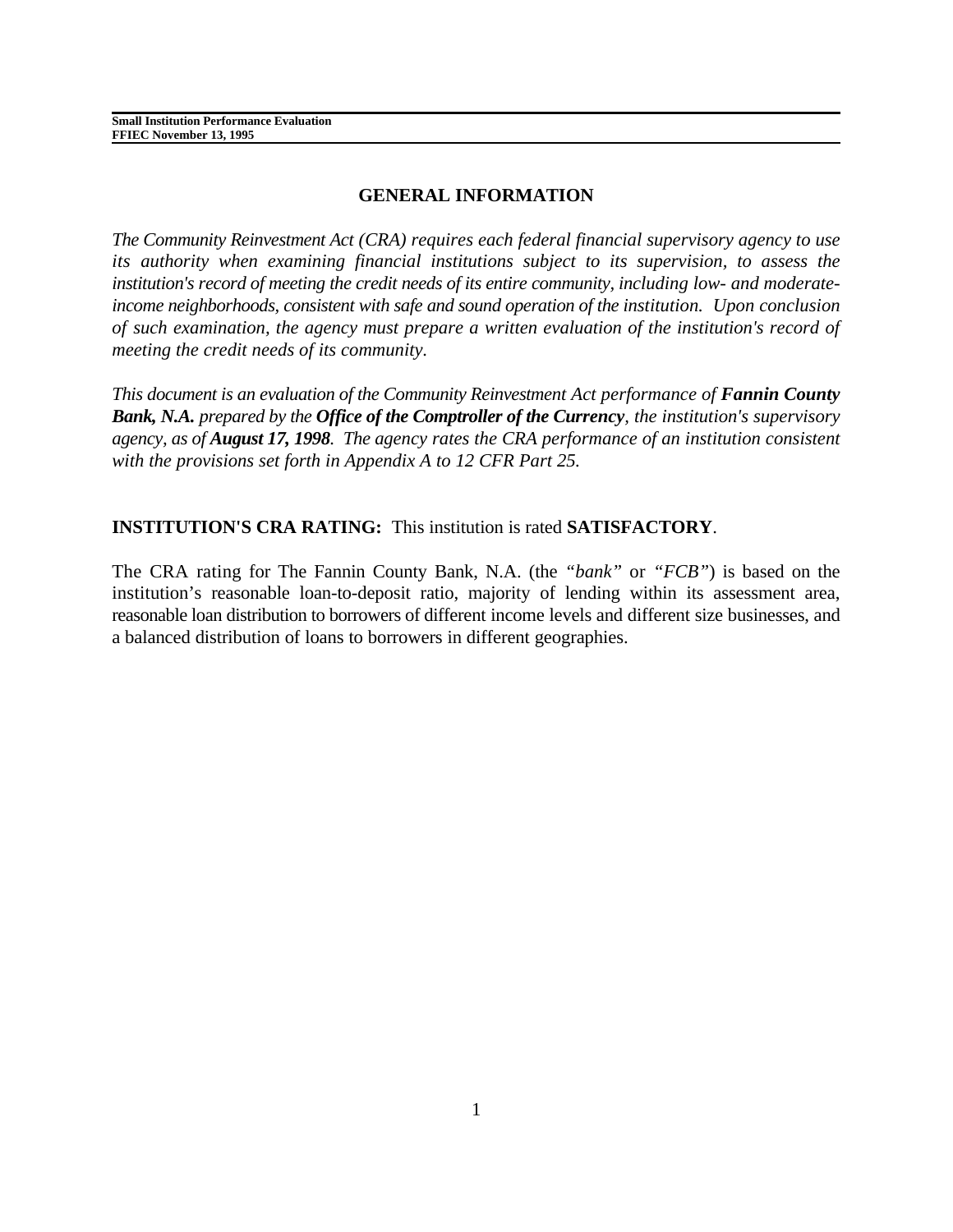| <b>Small Institution Performance Evaluation</b> |
|-------------------------------------------------|
| FFIEC November 13, 1995                         |

*The following table indicates the performance level of Fannin County Bank, N.A. with respect to each of the five performance criteria.*

| <b>SMALL</b><br><b>INSTITUTION</b><br><b>ASSESSMENT</b><br><b>CRITERIA</b>                 | Fannin County Bank, N.A.<br>PERFORMANCE LEVELS                                                           |                                                                                      |                                                                             |  |
|--------------------------------------------------------------------------------------------|----------------------------------------------------------------------------------------------------------|--------------------------------------------------------------------------------------|-----------------------------------------------------------------------------|--|
|                                                                                            | <b>Exceeds</b><br><b>Standards</b><br>for<br>Satisfactory<br><b>Performance</b>                          | <b>Meets</b><br><b>Standards</b><br>for<br><b>Satisfactory</b><br><b>Performance</b> | Does not meet<br><b>Standards for</b><br>Satisfactory<br><b>Performance</b> |  |
| Loan to Deposit<br>Ratio                                                                   |                                                                                                          |                                                                                      |                                                                             |  |
| Lending in<br>Assessment Area                                                              |                                                                                                          |                                                                                      |                                                                             |  |
| Lending to<br>Borrowers of<br>Different Incomes<br>and to businesses<br>of Different sizes |                                                                                                          |                                                                                      |                                                                             |  |
| Geographic<br>Distribution of<br>Loans                                                     |                                                                                                          |                                                                                      |                                                                             |  |
| Response to<br>Complaints                                                                  | No complaints have been received by Fannin County Bank, N.A.<br>since the prior examination in May 1996. |                                                                                      |                                                                             |  |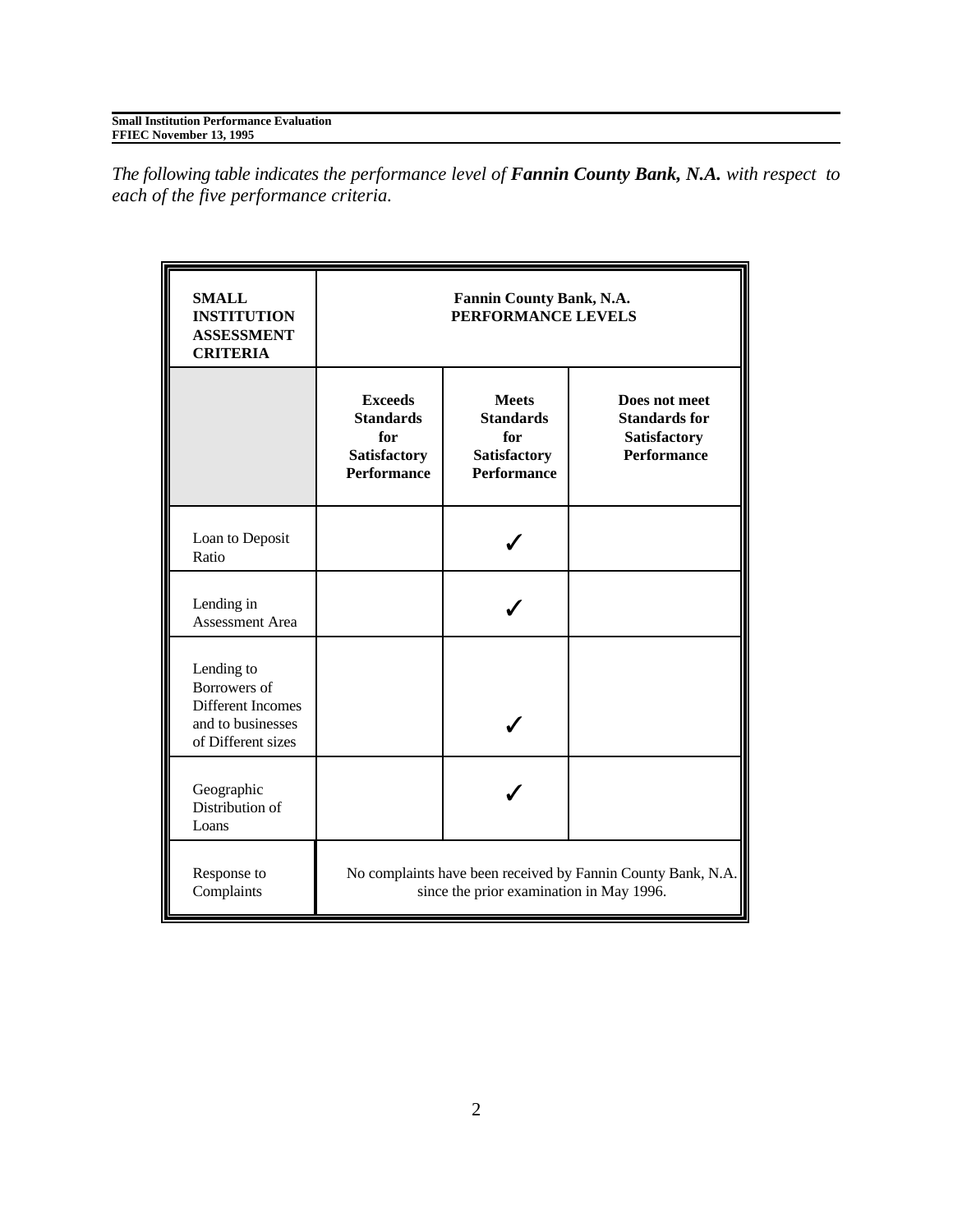## **DESCRIPTION OF INSTITUTION**

Fannin County Bank, N.A. (FCB) is a subsidiary of Century South Banks, Inc., a twelve-bank holding company headquartered in Dahlonega, Georgia. FCB is located in Blue Ridge, Georgia. The bank's financial condition is characterized by total assets of \$71 million, gross loans of \$45 million, and deposits of \$63 million, as of June 30, 1998. FCB operates the main office at 480 West First Street and one other branch in Blue Ridge located on Old Highway 76. The bank's only ATM is at the branch location. No known legal impediments exist that would restrain the bank from meeting the credit needs of its assessment area.

FCB is the only nationally-chartered bank in Fannin County. Their primary competition consists of one state-chartered bank headquartered in Fannin County, the branch of a large regional bank, a branch of another small bank and several finance companies. The bank offers traditional lending products including commercial, consumer installment, and real estate loans as well as traditional deposit products and services. The composition of the loan portfolio is broken down as 54 percent in residential lending, 22 percent in commercial lending, and the remaining 24 percent divided in consumer, investment, construction, and agricultural loans. The majority of the bank's real estate loans are 1-4 family residential mortgages.

## **DESCRIPTION OF ASSESSMENT AREA**

FCB's assessment area is Fannin County. This county is not part of any Metropolitan Statistical Area ("MSA"). Fannin County has six block numbering areas ("BNA"). According to the U.S. Census Bureau, two BNAs are designated moderate-income, three are middle-income, and one is considered unpopulated. The County does not contain any low- or upper-income BNAs. The population of the assessment area is 15,992<sup>1</sup>. Approximately 27 percent of the population resides in Blue Ridge. Other areas with concentrations in population include McCaysville with an additional 27 percent and Morgantown with 22 percent of the population.

The manufacturing, service, and retail industries dominate the business environment of Fannin County. The retail industry accounts for 22 percent of local employment with manufacturing and service representing 20 percent each. In recent years, Fannin County has experienced an influx of people relocating from the big cities to the County. A growing portion of the community includes retirees and second-home owners. Major industry employers include Levi Strauss, Blue Ridge Textiles, Stalwart Rubber, and LaCrosse Graphics. Unemployment for the county remains low at less than 5%.

<sup>&</sup>lt;sup>1</sup>U.S. Census Bureau, 1990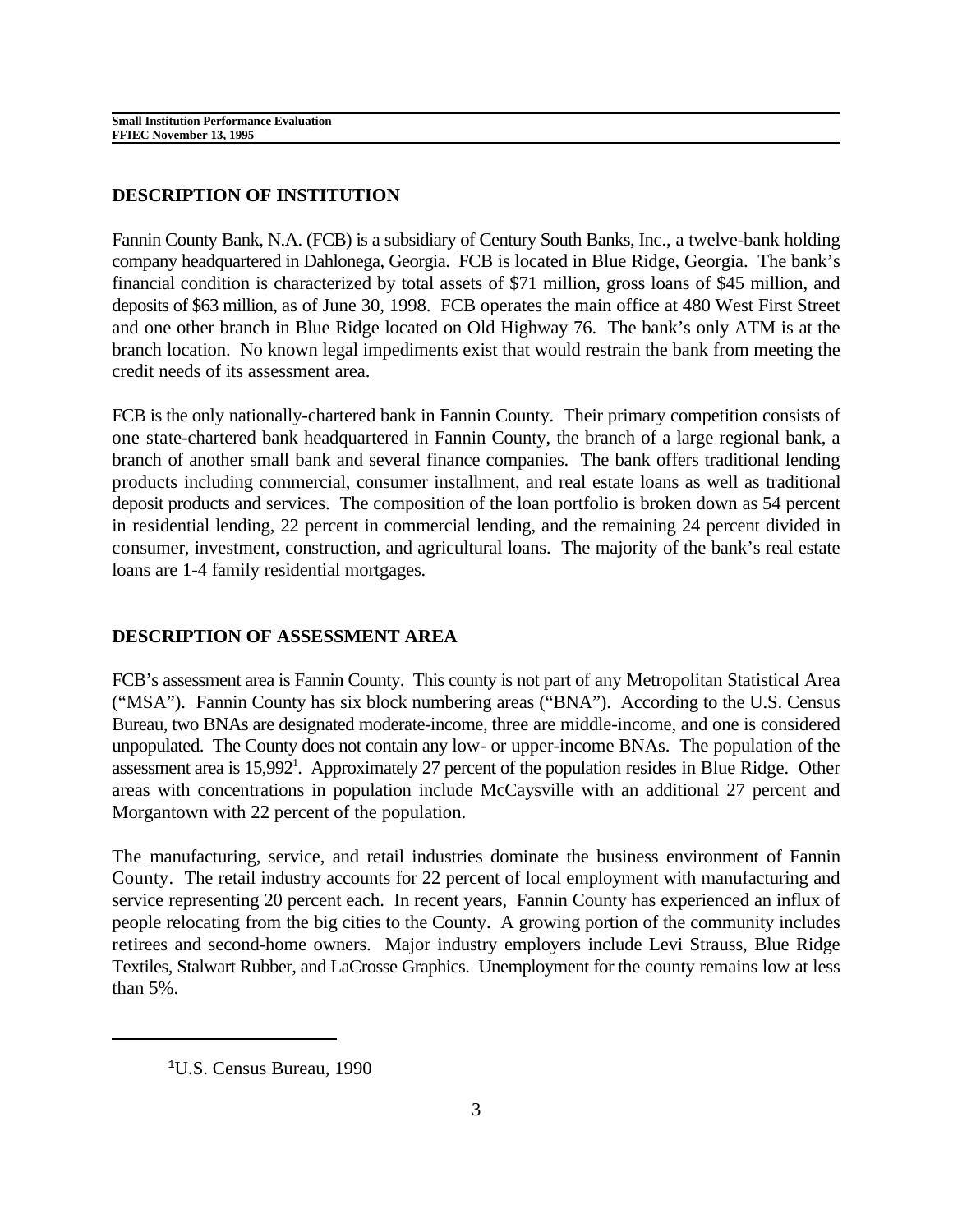| <b>Small</b><br>Performance.<br>Institution<br>Evaluation |  |
|-----------------------------------------------------------|--|
| 1995<br><b>FFIEC</b> N<br>November                        |  |

As part of our examination, we obtained information from a local church Pastor regarding local economic conditions and community credit needs. Based on information provided in this contact, a primary need is industrial loans for small businesses. FCB offers a variety of small business products to meet this credit need.

The table below summarizes the demographic information for Fannin County(*Table 1*).

| <b>Income</b><br><b>Designation</b> | <b>Number of BNAs in</b><br><b>Assessment Area</b> | <b>Population of Families</b><br>in Assessment Area | <b>Percent of Families</b><br>in Assessment Area |
|-------------------------------------|----------------------------------------------------|-----------------------------------------------------|--------------------------------------------------|
| Low                                 |                                                    | 1,251                                               | 25%                                              |
| Moderate                            |                                                    | 1,055                                               | 22%                                              |
| Middle                              |                                                    | 1,107                                               | 23%                                              |
| High                                |                                                    | 1,477                                               | 30%                                              |
| <b>NA</b>                           |                                                    |                                                     |                                                  |
| <b>Total</b>                        |                                                    | 4,890                                               | 100.00%                                          |

## **Table 1**

Approximately 18 percent of the households in Fannin County have incomes below the poverty level.

### **Income Definitions:**

The Georgia statewide non-metropolitan median family income is used as the area median income for non-MSA communities. The 1990 U.S. Census non-MSA median family income was \$26,691 for Georgia. The 1998 updated median family income is \$34,600.

| Low-Income -             | An individual income, or median family income for geographies, that is less<br>than 50% of the area median income.                   |
|--------------------------|--------------------------------------------------------------------------------------------------------------------------------------|
| <i>Moderate-Income -</i> | An individual income, or median family income for geographies, that is at least<br>50% and less than 80% of the area median income.  |
| <i>Middle-Income -</i>   | An individual income, or median family income for geographies, that is at least<br>80% and less than 120% of the area median income. |
| Upper-Income -           | An individual income, or median family income for geographies, that is 120%<br>or more of the area median income.                    |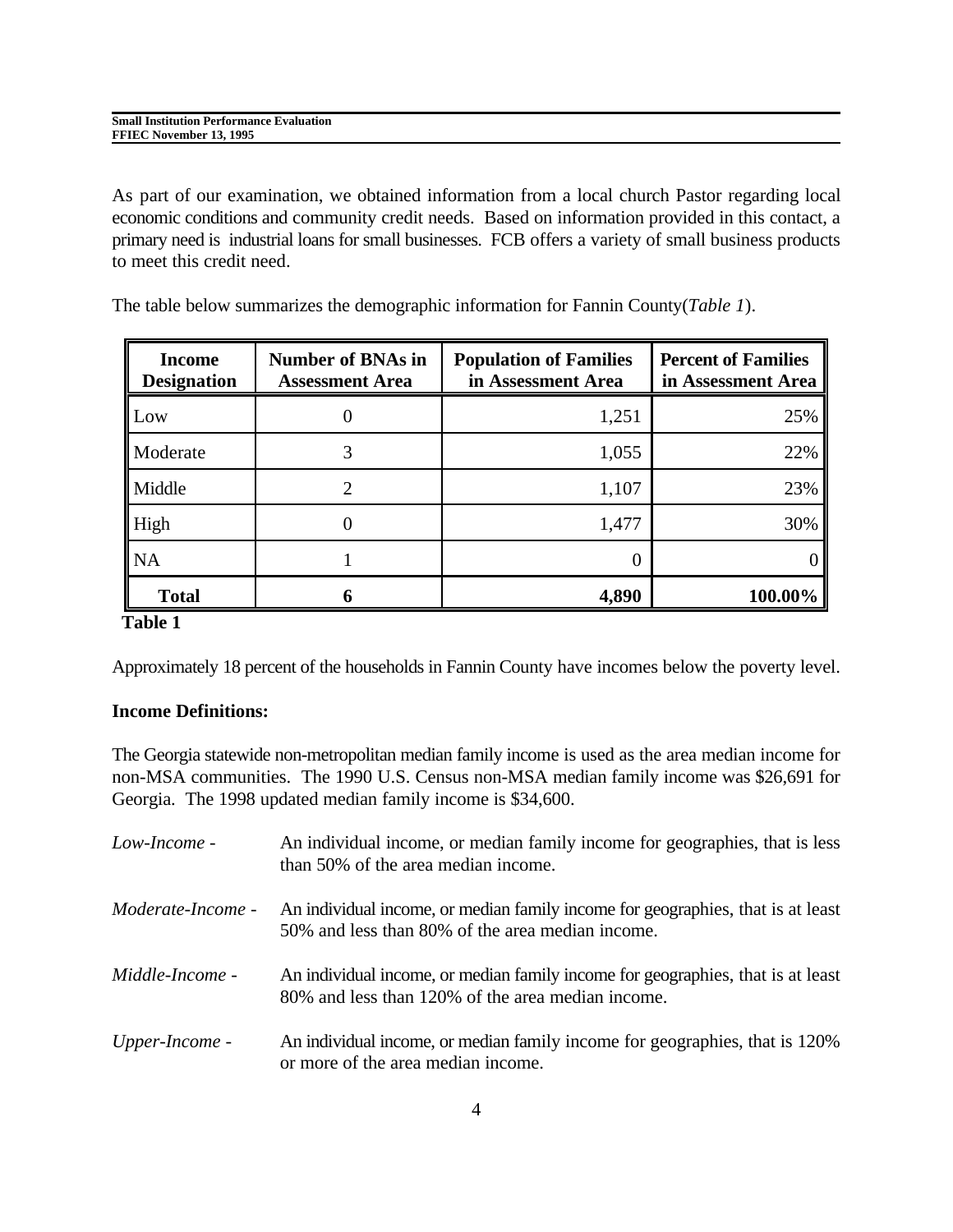## **CONCLUSIONS WITH RESPECT TO PERFORMANCE CRITERIA**:

#### **LOAN-TO-DEPOSIT RATIO**

FCB's ten-quarter average loan-to-deposit (LTD) ratio is reasonable at 74% compared with its peer banks' average of 69%. FCB's peer group consisted of one other financial institution headquartered i n



#### ratio

has remained stable, while the peer bank's LTD continually fluctuates. This stability is generally a result of management's strategy to increase demand deposits and loans.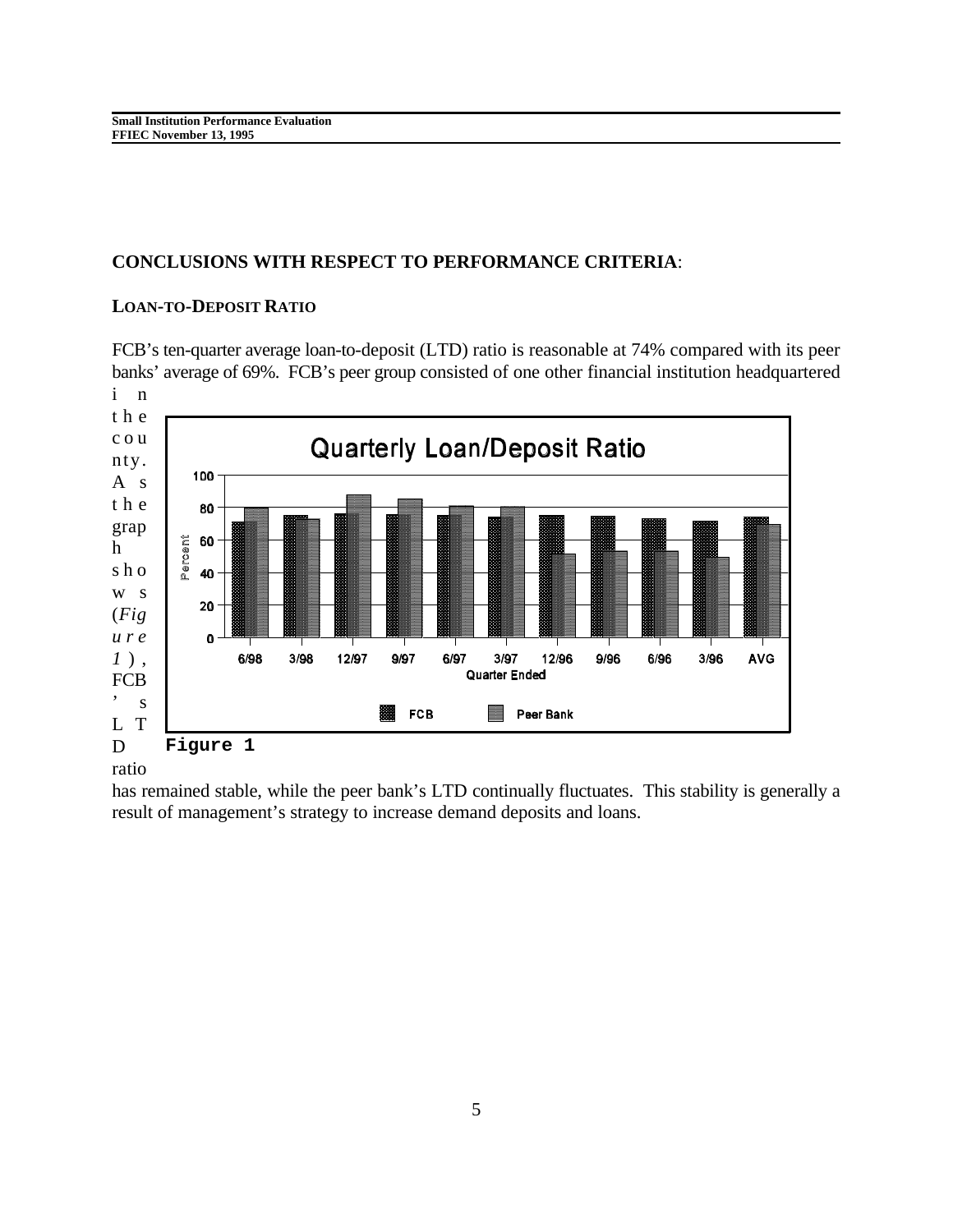**Small Institution Performance Evaluation FFIEC November 13, 1995**



#### **LENDING IN THE ASSESSMENT AREA**

The bank has extended a majority of its loans to borrowers within its assessment area. As of July 15, 1998, 77 percent of all loans currently outstanding were extended in Fannin County. This chart (*Figure 2*) depicts the number of loans outstanding within the bank's assessment area compared to loans outstanding outside the assessment area.

#### **Types of Loans Outstanding at June 30, 1998**

The following table (*Table 2*) details the composition of the bank's loan portfolio as of June 30, 1998.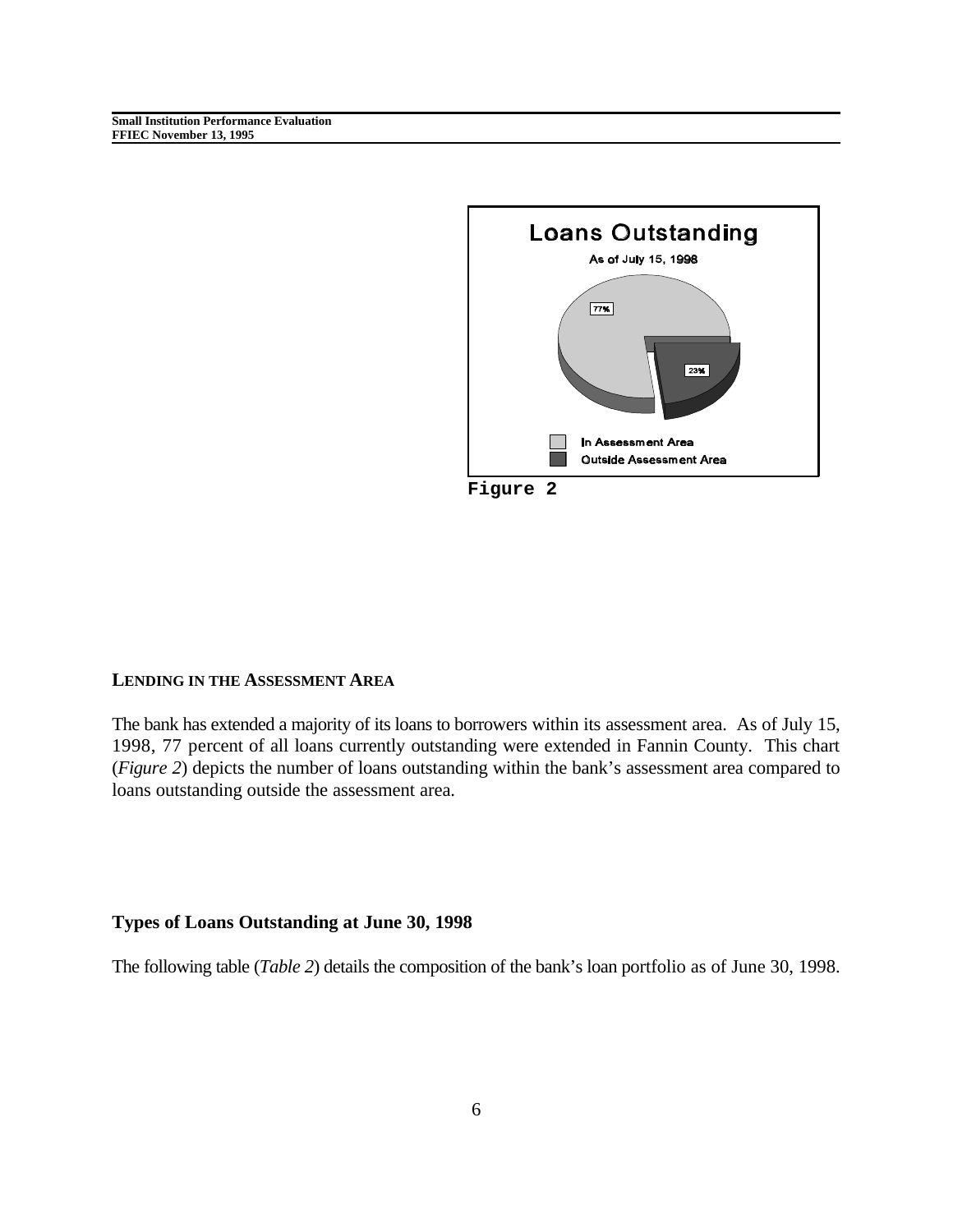**Small Institution Performance Evaluation FFIEC November 13, 1995**

| <b>Loan Type</b>                     | <b>Dollar</b><br><b>Amount of</b><br><b>Loans OS</b> | <b>Percent of</b><br>Average<br>Loans |
|--------------------------------------|------------------------------------------------------|---------------------------------------|
| <b>Residential Mortgage</b>          | \$23,557                                             | 52%                                   |
| <b>Commercial Real Estate</b>        | 13,363                                               | 30%                                   |
| Consumer (automobile, miscellaneous) | 4,583                                                | 10%                                   |
| Commercial and Industrial            | 2,734                                                | 6%                                    |
| Agriculture                          | 897                                                  | 2%                                    |
| All Other                            | 140                                                  | $<$ 1%                                |
| <b>Total</b>                         | \$45,274                                             | 100.00%                               |

### **Table 2**

The FCB is primarily a consumer and small business lender. As of June 30, 1998, approximately 62 percent of outstanding loans were for consumer purposes, including residential mortgage loans. Also, the majority of commercial loans are to small businesses.

#### **DISTRIBUTION OF CREDIT**

Lending levels reflect responsiveness to the credit needs of the community. We used internal bank documentation that shows all outstanding loans as of July 15, 1998 to determine lending inside and outside the bank's assessment area. We used a sample of 50 consumer purpose loans to determine if the bank is lending to borrowers of different income levels, including low- and moderate-income families. We also used a sample of 16 commercial loans to determine whether the bank is lending to businesses of different sizes. Our conclusions are based on the above-mentioned reports.

#### **LENDING TO BORROWERS OF DIFFERENT INCOMES AND TO BUSINESSES OF DIFFERENT SIZES**

Lending to borrowers of different incomes is reasonable. We found, through our loan sample, that 22 percent of the consumer loans were made to low-income borrowers compared to 25 percent of low-income families. Lending to moderate-income borrowers was very good at 34 percent of loans compared to 22 percent of moderate-income families. Also, the distribution of loans to middle- and upper-income individuals was 24 percent and 20 percent, respectively. This compared to 23 percent middle-income families and 30 percent upper-income families residing in Fannin County.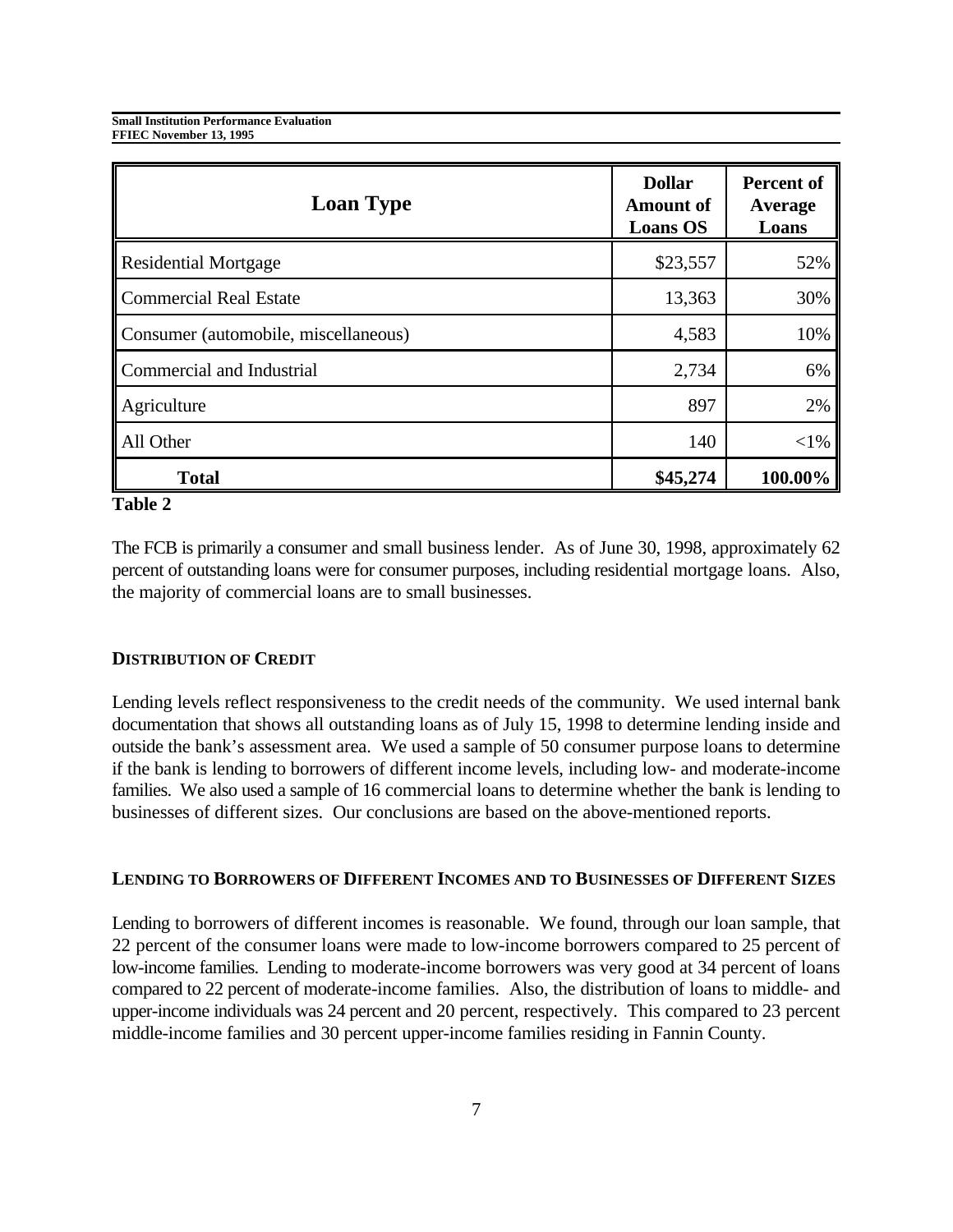| <b>Small Institution Performance Evaluation</b> |  |
|-------------------------------------------------|--|
| FFIEC November 13, 1995                         |  |

Lending to businesses of different sizes is also reasonable. Based on our sample of 16 business loans extended within the assessment area in 1998, all were to small businesses. Small businesses are defined as companies with less than \$1 million in gross annual revenues.

#### **GEOGRAPHIC DISTRIBUTION OF LOANS**

FCB has a satisfactory record of lending to all segments of its assessment area. While all of the tracts in the bank's assessment area are moderate- or middle-income, distribution of credit throughout the various tracts is reasonable and consistent with the bank's ability to help meet the credit needs of its community. The majority of loans, 45 percent, are extended in Blue Ridge where the bank's main office and branch are located.

#### **RESPONSE TO CONSUMER COMPLAINTS**

FCB has not received any CRA-related complaints since the prior CRA examination dated May of 1996.

#### **Record of Compliance with Antidiscrimination Laws.**

We conducted a concurrent compliance and fair lending examination. We did not identify any discriminatory lending practices or violations of the substantive provisions of federal antidiscrimination laws and regulations, including the Equal Credit Opportunity Act, Fair Housing Act, and the Fair Housing Home Loan Data System Regulation. The bank has instituted appropriate fair lending policies, procedures, and training programs.